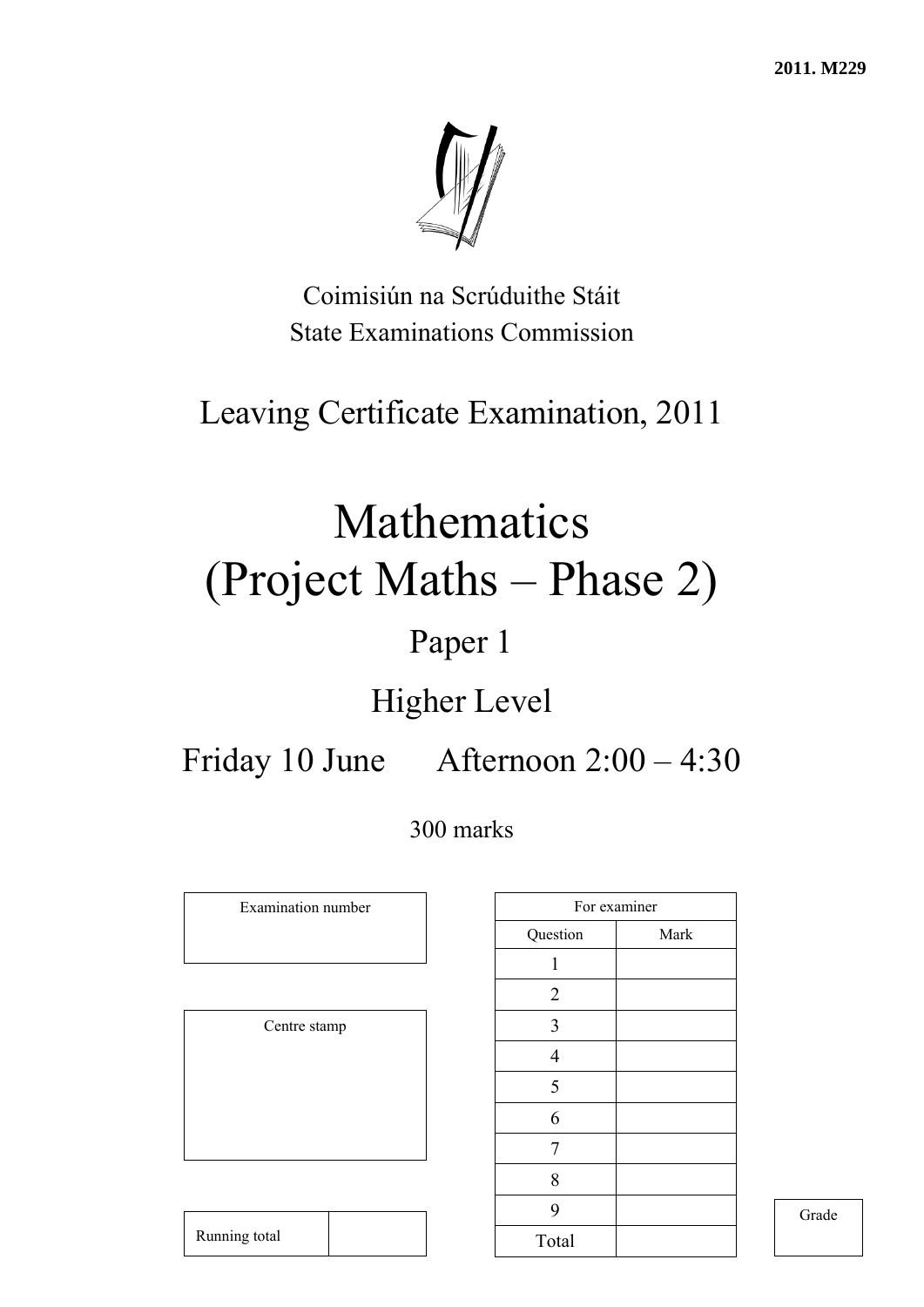### **Instructions**

There are **three** sections in this examination paper:

| Section A        | Concepts and Skills                   | 100 marks | 4 questions |
|------------------|---------------------------------------|-----------|-------------|
| <b>Section B</b> | Contexts and Applications             | 100 marks | 2 questions |
| Section C        | Functions and Calculus (old syllabus) | 100 marks | 3 questions |

Answer questions as follows:

In Section A, answer **all four** questions

In Section B, answer **both** Question 5 **and** Question 6

In Section C, answer **any two** of the three questions.

Write your answers in the spaces provided in this booklet. There is space for extra work at the back of the booklet. You may also ask the superintendent for more paper. Label any extra work clearly with the question number and part.

The superintendent will give you a copy of the booklet of *Formulae and Tables*. You must return it at the end of the examination. You are not allowed to bring your own copy into the examination.

Marks will be lost if all necessary work is not clearly shown.

Answers should include the appropriate units of measurement, where relevant.

Answers should be given in simplest form, where relevant.

Write the make and model of your calculator(s) here: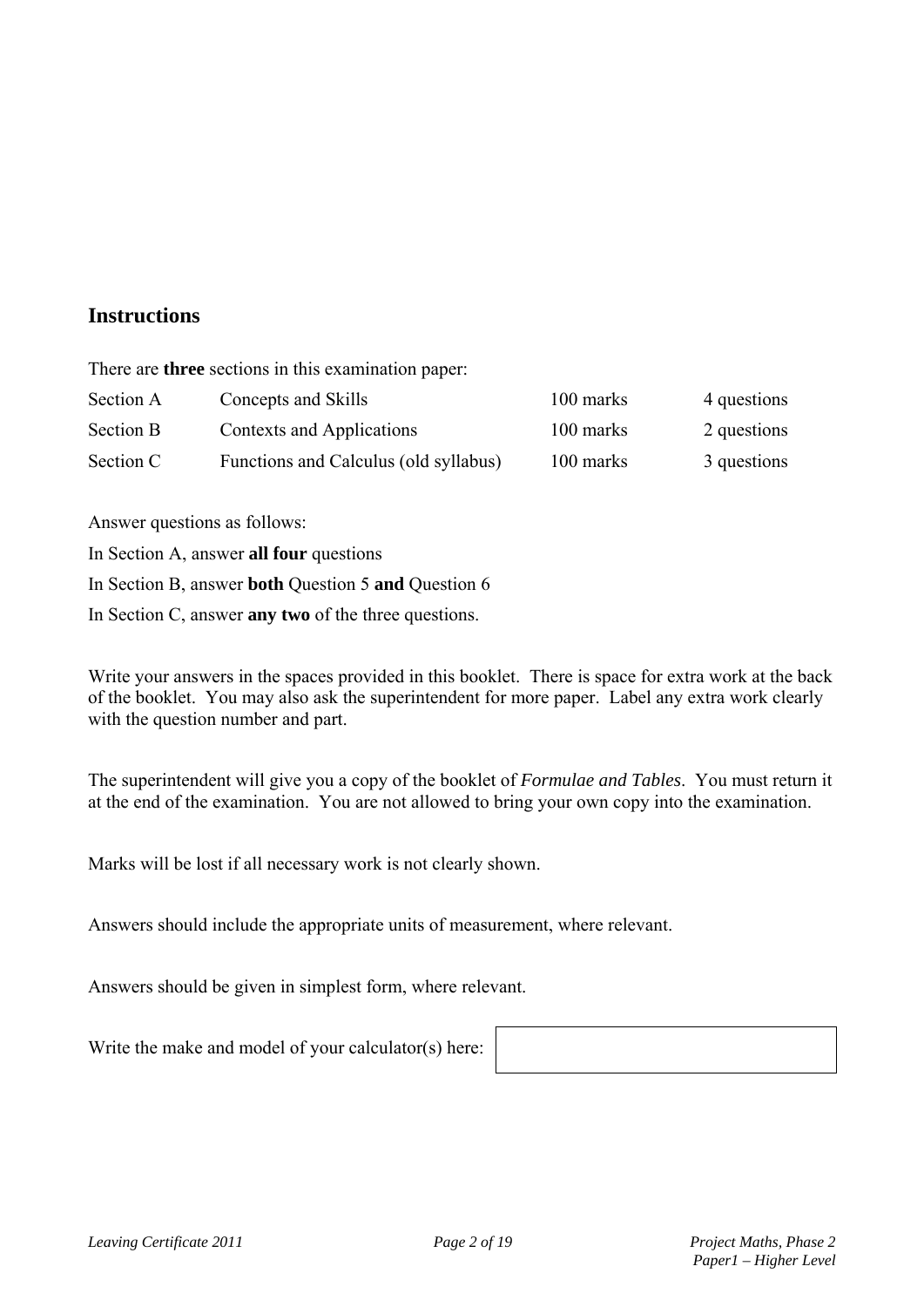Answer **all four** questions from this section.

#### **Question 1 (25 marks)**

(a) Explain what it means to say that  $\sqrt{3}$  is not a rational number.

| ______ |  |  | ____ |  |                                                                                                                 |  | ____ |  |  |  |  |         |  |  |  | ____ |  |  |
|--------|--|--|------|--|-----------------------------------------------------------------------------------------------------------------|--|------|--|--|--|--|---------|--|--|--|------|--|--|
|        |  |  |      |  | the contract of the contract of the contract of the contract of the contract of the contract of the contract of |  |      |  |  |  |  | _______ |  |  |  |      |  |  |
|        |  |  |      |  |                                                                                                                 |  |      |  |  |  |  |         |  |  |  |      |  |  |
|        |  |  |      |  |                                                                                                                 |  |      |  |  |  |  |         |  |  |  |      |  |  |
|        |  |  |      |  |                                                                                                                 |  |      |  |  |  |  |         |  |  |  |      |  |  |

**(b)** Given a line segment of length one unit, show clearly how to construct a line segment of length  $\sqrt{3}$  units, using only a compass and straight edge.



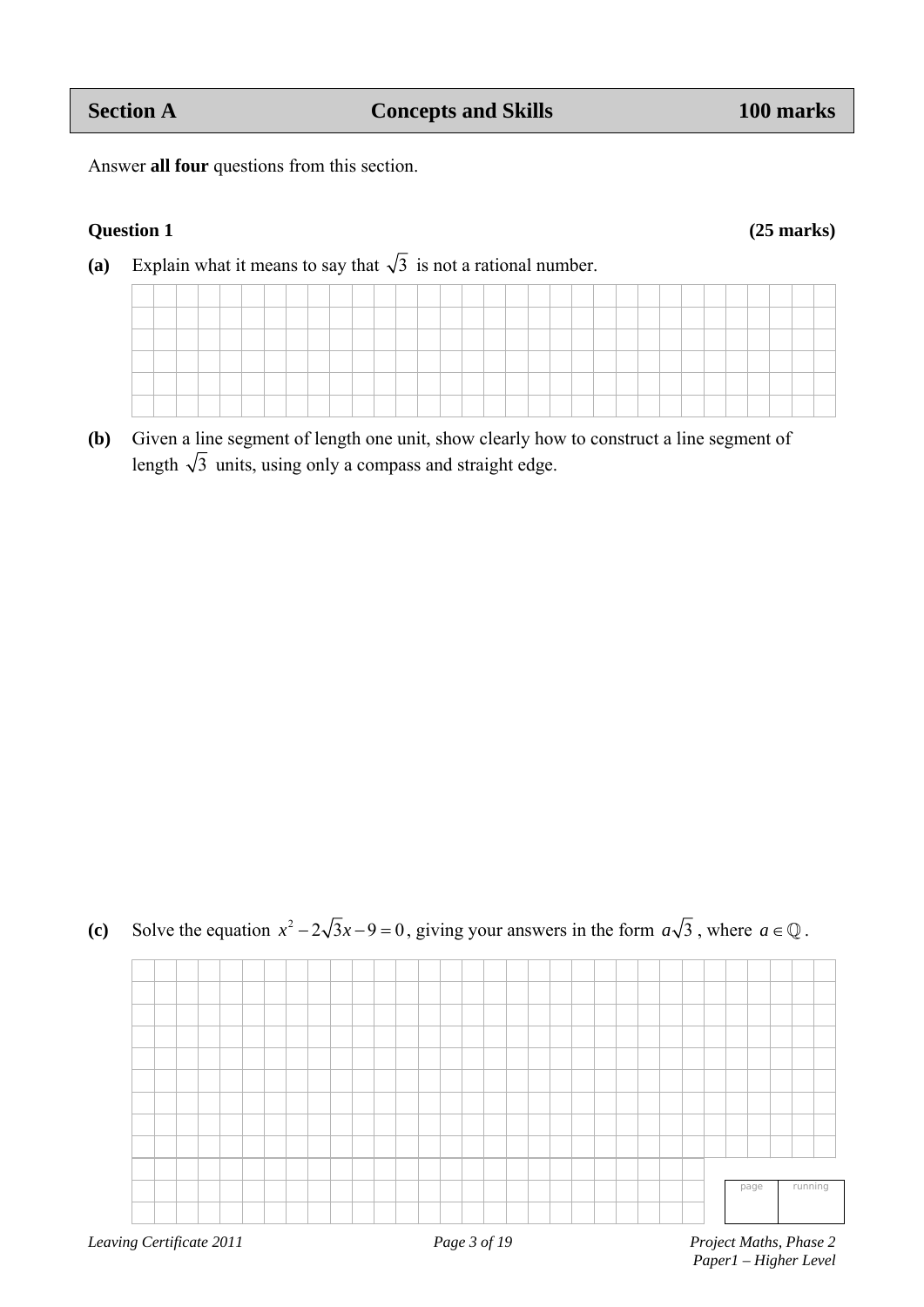#### **Question 2 (25 marks)**

| $\sim$ $\sim$ |  |  |  |       |  |  |  |        |         |         |  |  |  |  |  |  |  |
|---------------|--|--|--|-------|--|--|--|--------|---------|---------|--|--|--|--|--|--|--|
|               |  |  |  |       |  |  |  |        | ____    | ____    |  |  |  |  |  |  |  |
|               |  |  |  |       |  |  |  |        |         |         |  |  |  |  |  |  |  |
|               |  |  |  | _____ |  |  |  | ______ | _______ | _______ |  |  |  |  |  |  |  |
|               |  |  |  |       |  |  |  |        |         |         |  |  |  |  |  |  |  |
|               |  |  |  |       |  |  |  |        |         |         |  |  |  |  |  |  |  |
|               |  |  |  |       |  |  |  |        |         |         |  |  |  |  |  |  |  |
|               |  |  |  |       |  |  |  |        |         |         |  |  |  |  |  |  |  |
|               |  |  |  |       |  |  |  |        |         |         |  |  |  |  |  |  |  |

#### (a) (i) Write the complex number  $1-i$  in polar form.

### (ii) Use De Moivre's theorem to evaluate  $(1 - i)^9$ , giving your answer in rectangular form.



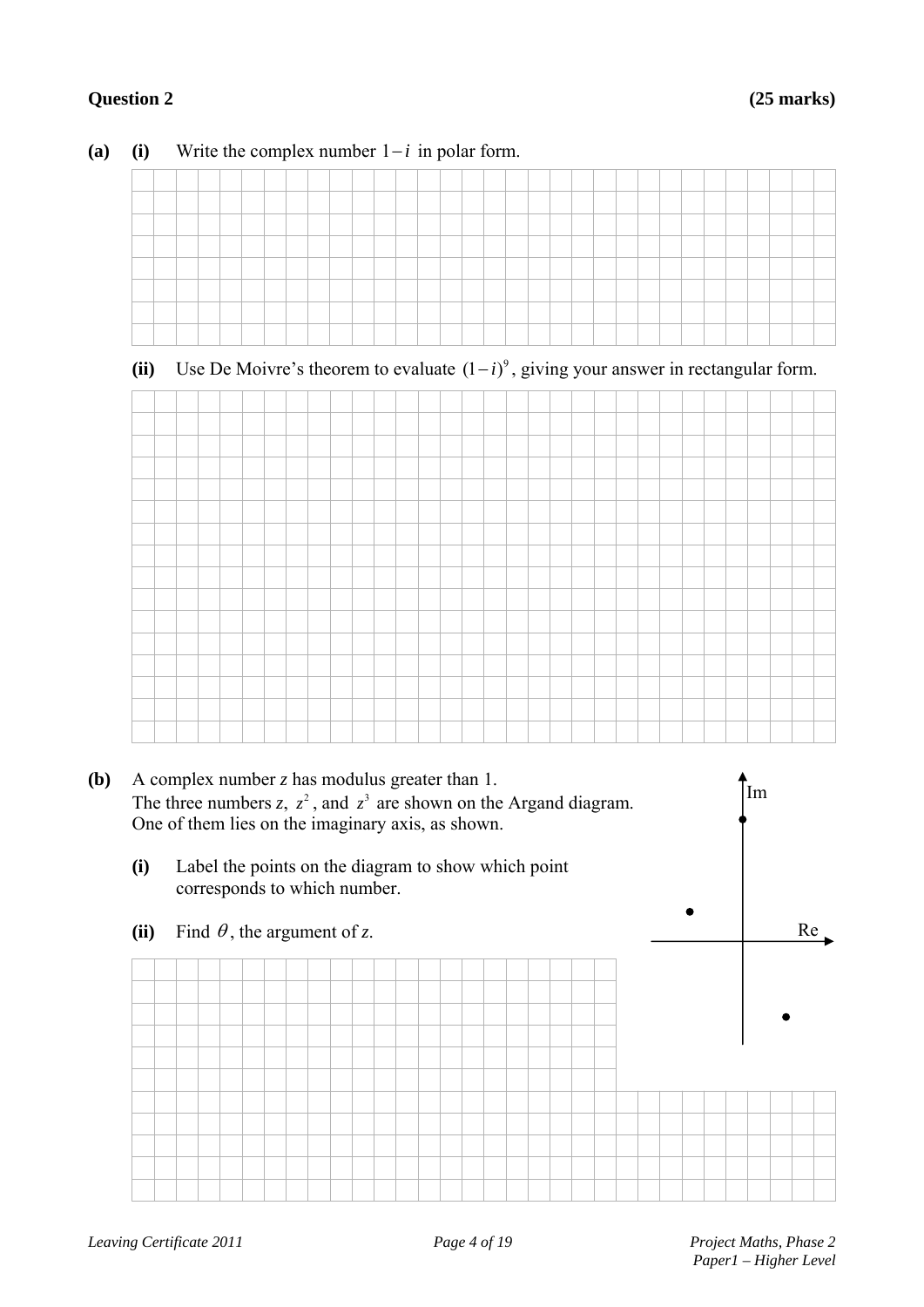### **Question 3 (25 marks)**

- 
- (a) The cubic function  $f: x \mapsto x^3 + 7x^2 + 17x + 15$  has one integer root and two complex roots. Find all three roots.

## **(b)** Using part **(a)**, or otherwise, solve the equation  $(x-2)^3 + 7(x-2)^2 + 17(x-2) + 15 = 0$ .

page running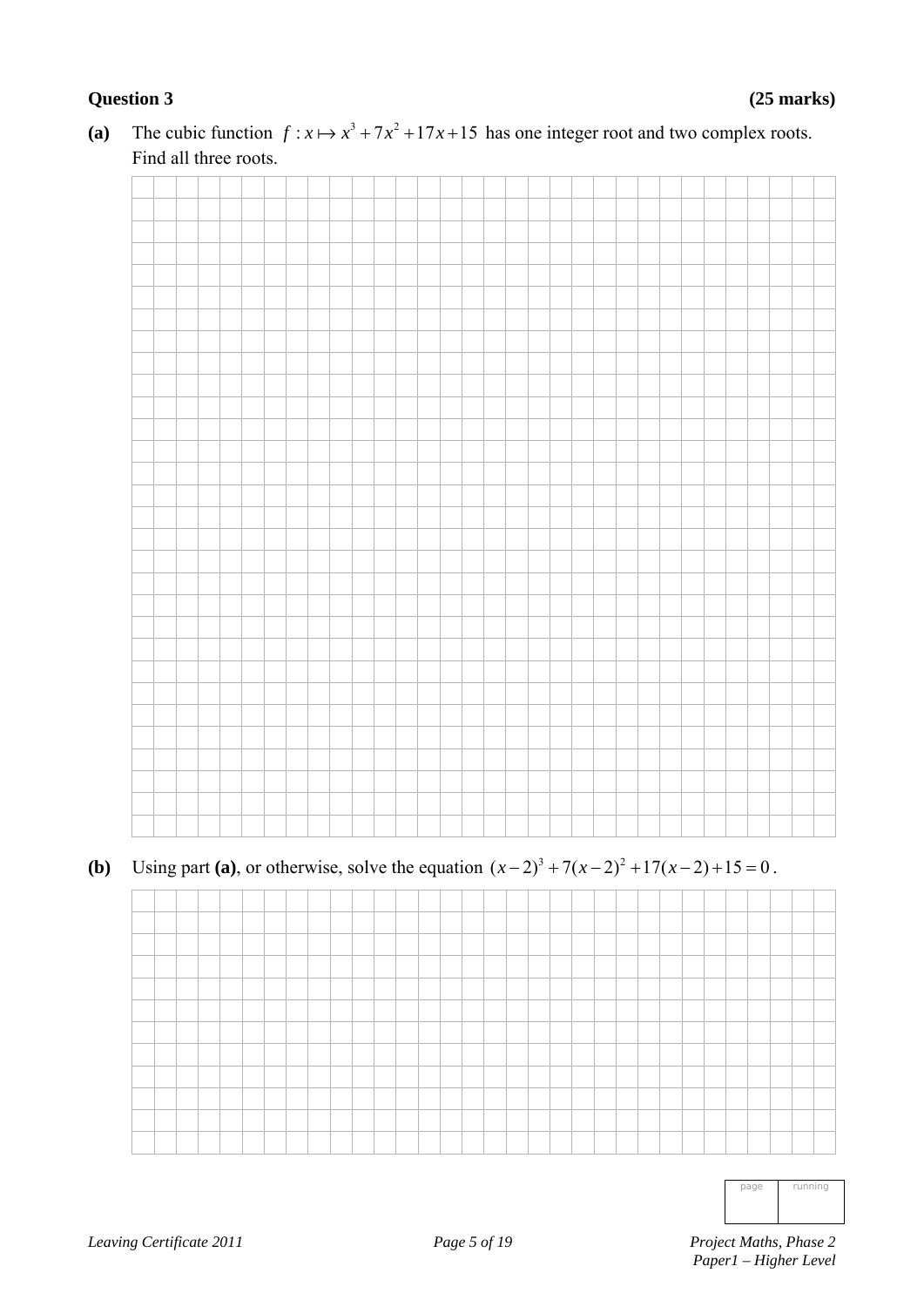#### **Question 4 (25 marks)**

In a science experiment, a quantity  $Q(t)$  was observed at various points in time *t*. Time is measured in seconds from the instant of the first observation. The table below gives the results.

| Q(t) | 2.920 | 2.642 | 2.391 | 2.163 | 1.957 |
|------|-------|-------|-------|-------|-------|

*Q* follows a rule of the form  $Q(t) = Ae^{-bt}$ , where *A* and *b* are constants.

**(a)** Use any two of the observations from the table to find the value of *A* and the value of *b*, correct to three decimal places.



#### **(b)** Use a different observation from the table to verify your values for *A* and *b*.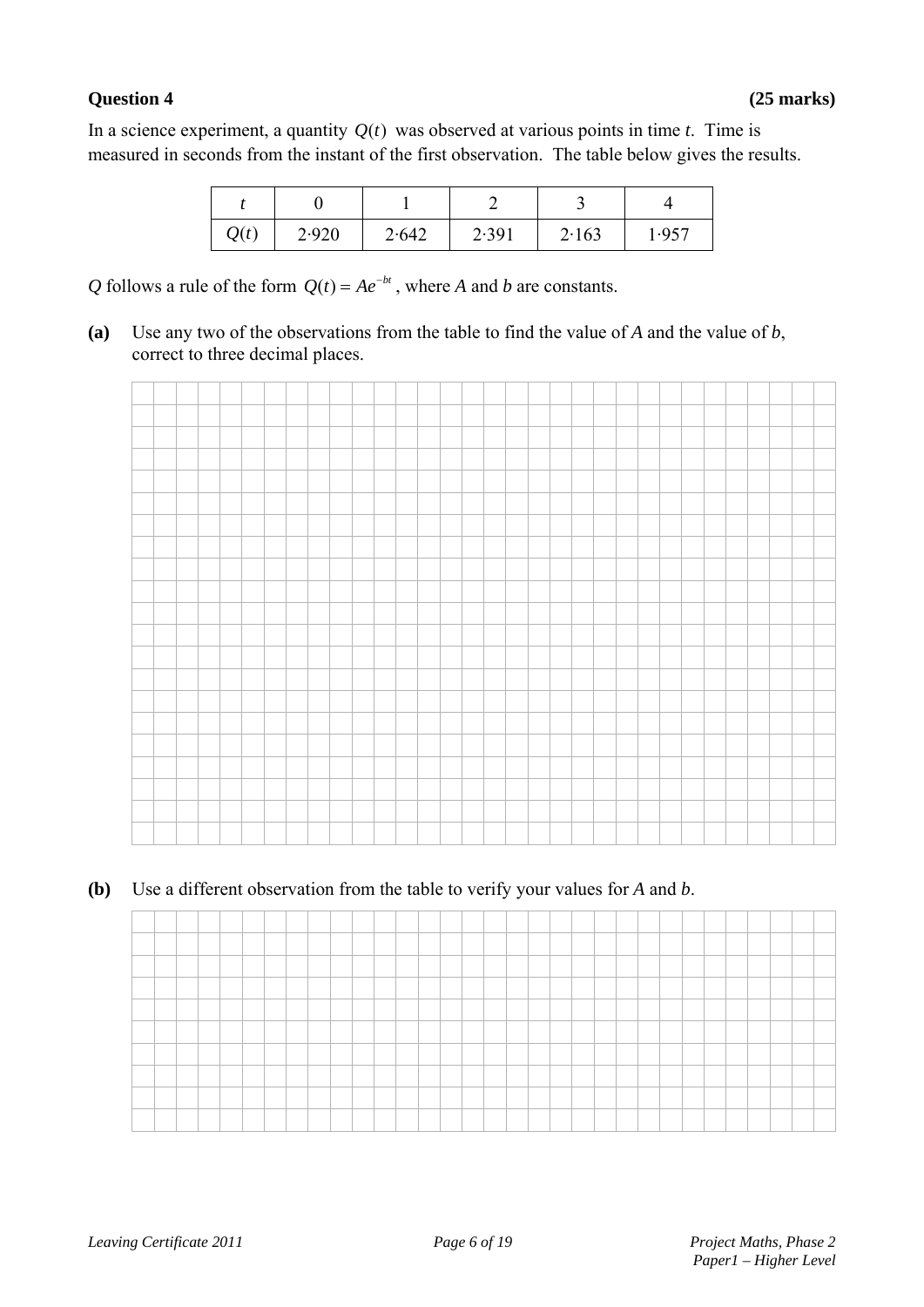### **(c)** Show that  $Q(t)$  is a constant multiple of  $Q(t-1)$ , for  $t \ge 1$ .

(**d**) Find the value of the constant *k* for which  $Q(t + k) = \frac{1}{2}Q(t)$ , for all  $t \ge 0$ .

Give your answer correct to two decimal places.



 *Paper1 – Higher Level*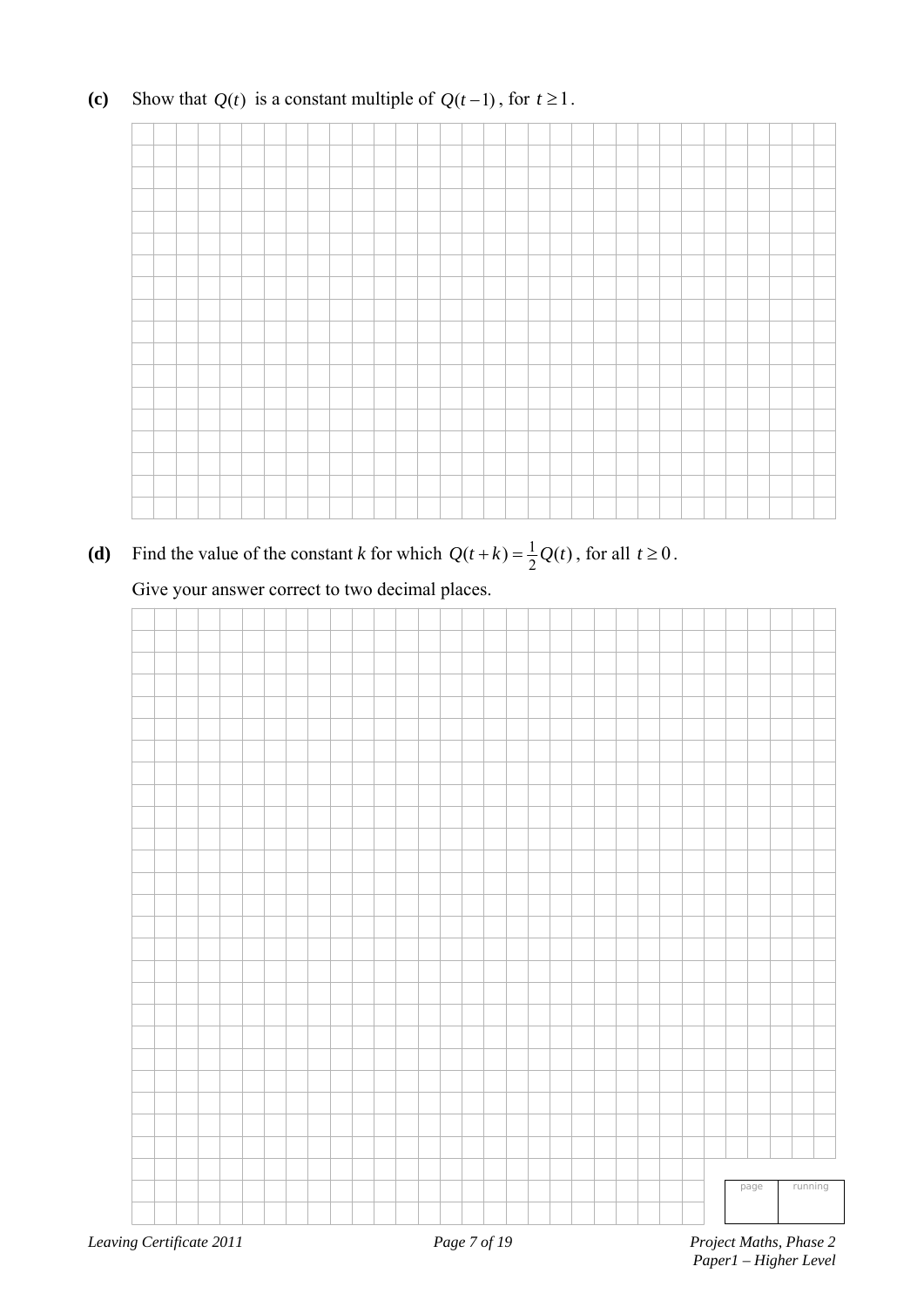Answer **both** Question 5 and Question 6.

#### **Question 5**

**Section B**

Gold jewellery is made from a gold alloy – that is, a mixture of pure gold and other metals. The purity of the material is measured by its "carat rating", given by the formula

$$
c = \frac{24m_g}{m_t}
$$

where

 $c =$  carat rating  $m<sub>g</sub>$  = mass of gold in the material

 $m_t$  = total mass of the material.

A jeweller is recycling old gold jewellery. He has the following old jewellery in stock:

147 grams s of 9-carat gold

85 grams of 18-carat gold.

He can melt down this old jewellery and mix it in various proportions to make new jewellery of different carat values. The value of the old jewellery is equal to the value of its gold content only. Gold is valued at  $\epsilon$ 36 per gram.

(a) What is the total value of the jeweller's stock of old jewellery?

| (b) | The jeweller wants to make a 15-carat gold pendant weighing 21 grams. He melts down some |
|-----|------------------------------------------------------------------------------------------|
|     | 9-carat gold and some 18-carat gold to do this. How many grams of each should he use in  |
|     | order to get the 21 grams of 15-carat gold?                                              |

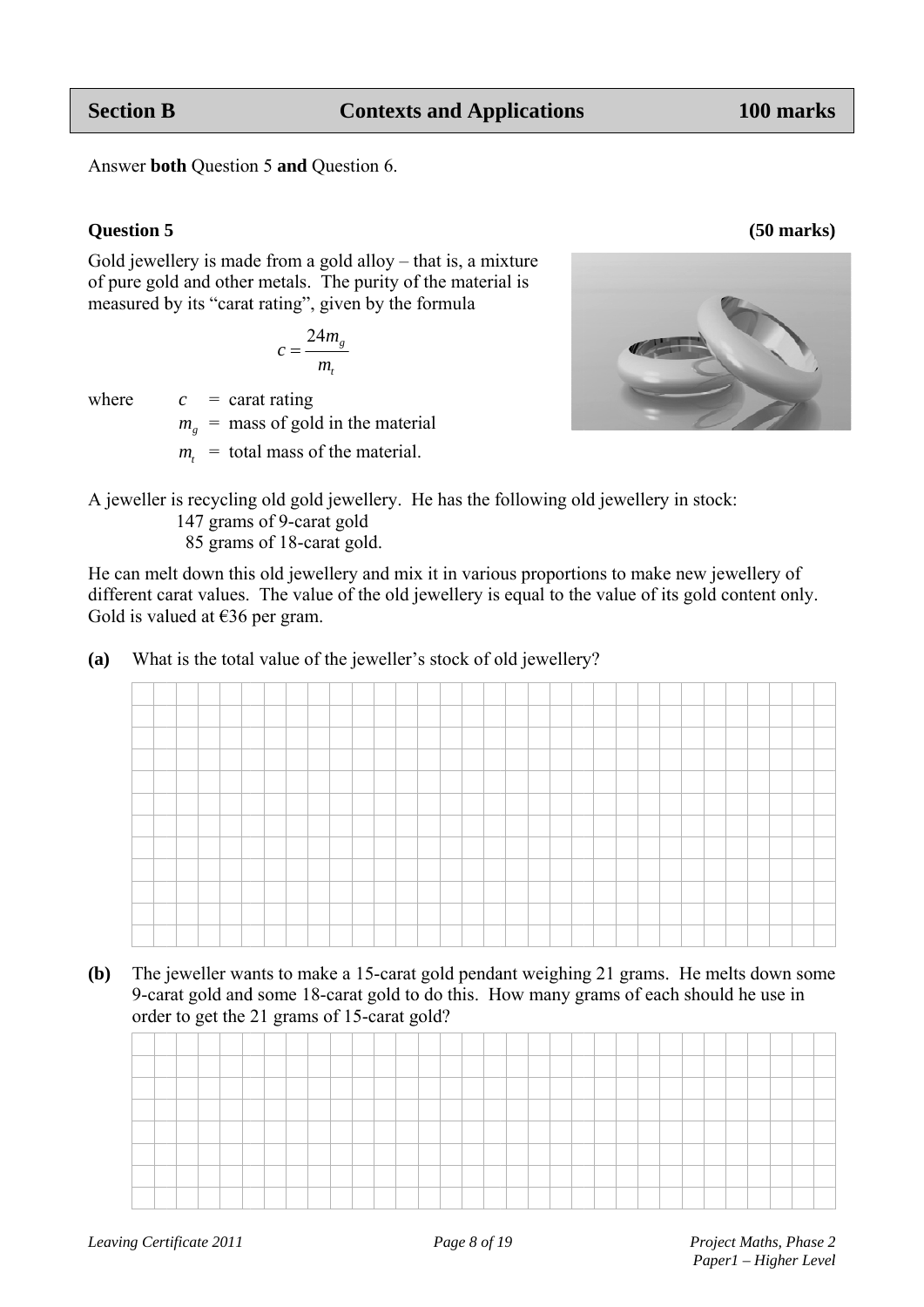- **(c)** The other metals in the gold alloy are copper and silver. The colour of the alloy depends on the ratio of copper to silver. In all of the old jewellery, the amount of silver is equal to the amount of copper. The jeweller has a stock of pure silver that he can add to any mixture. He wants to make an item that:
	- $\bullet$  weighs 48 grams
	- is of 15-carat gold purity
	- has twice as much silver as copper.
	- **(i)** How many grams of copper will this item contain?

**(ii)** How many grams of each type of stock (9-carat gold, 18-carat gold, and pure silver) should the jeweller use in order to make this item?

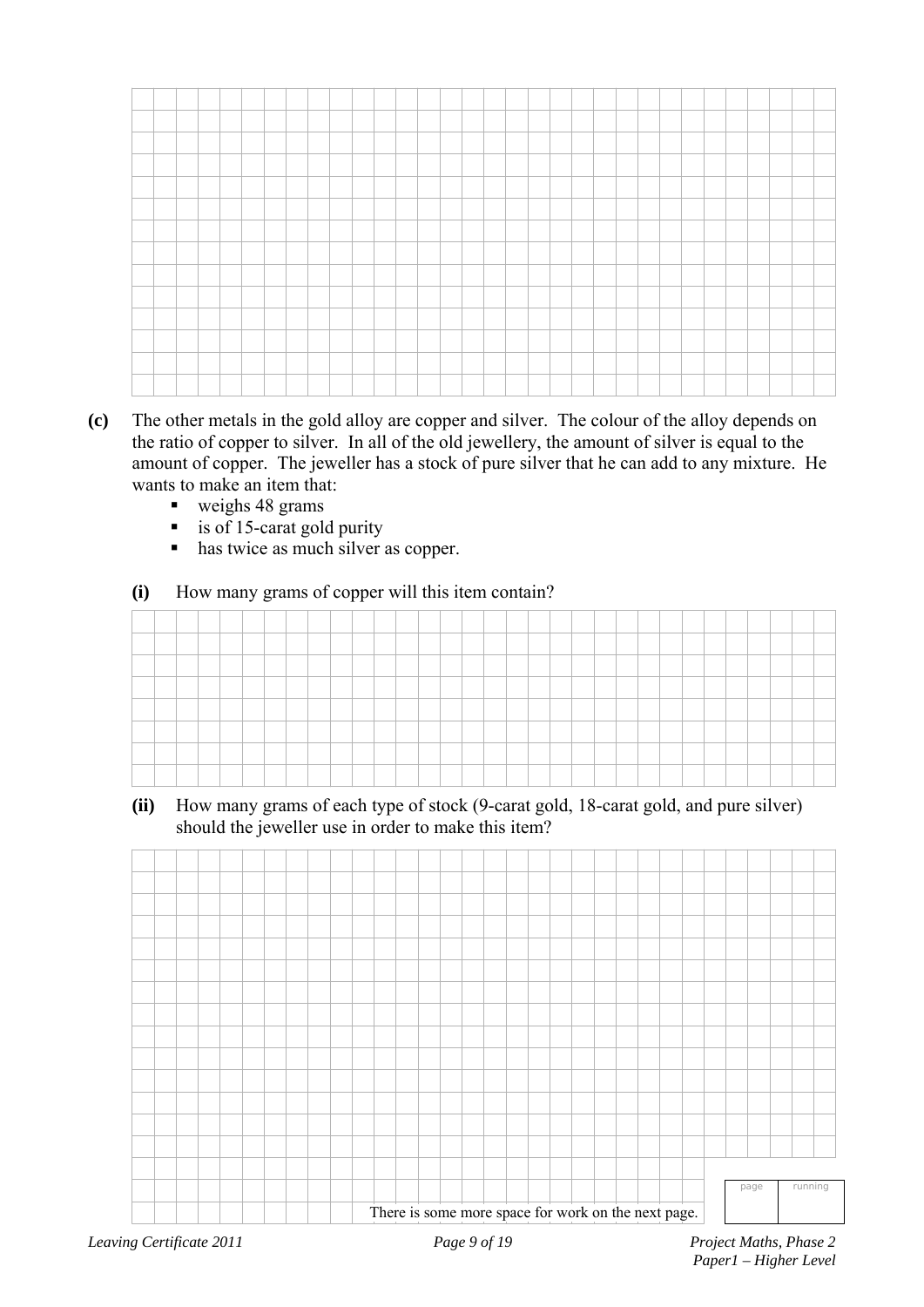- **(d)** A large jewellery business makes and sells 14-carat gold wedding rings, weighing an average of 5 grams each. The cost of producing each ring is  $\epsilon$ 135 plus the value of the gold. The manager has noted that the more they charge for the rings, the fewer they sell. In particular:
	- **■** if they charge  $€200$ , they sell an average of twenty per month
	- for each additional  $\epsilon$ 20 charged, the number sold drops by one per month.
	- (i) Taking the price charged as  $\epsilon(200 + 20x)$ , find an expression in *x* for the monthly profit from these rings.

| _ |  |  |  |  |  |  |  |  |  |  |  |  |  |  |  |  |
|---|--|--|--|--|--|--|--|--|--|--|--|--|--|--|--|--|
|   |  |  |  |  |  |  |  |  |  |  |  |  |  |  |  |  |
|   |  |  |  |  |  |  |  |  |  |  |  |  |  |  |  |  |

#### (ii) Find the range of selling prices for which the monthly profit is at least  $\epsilon$ 1600.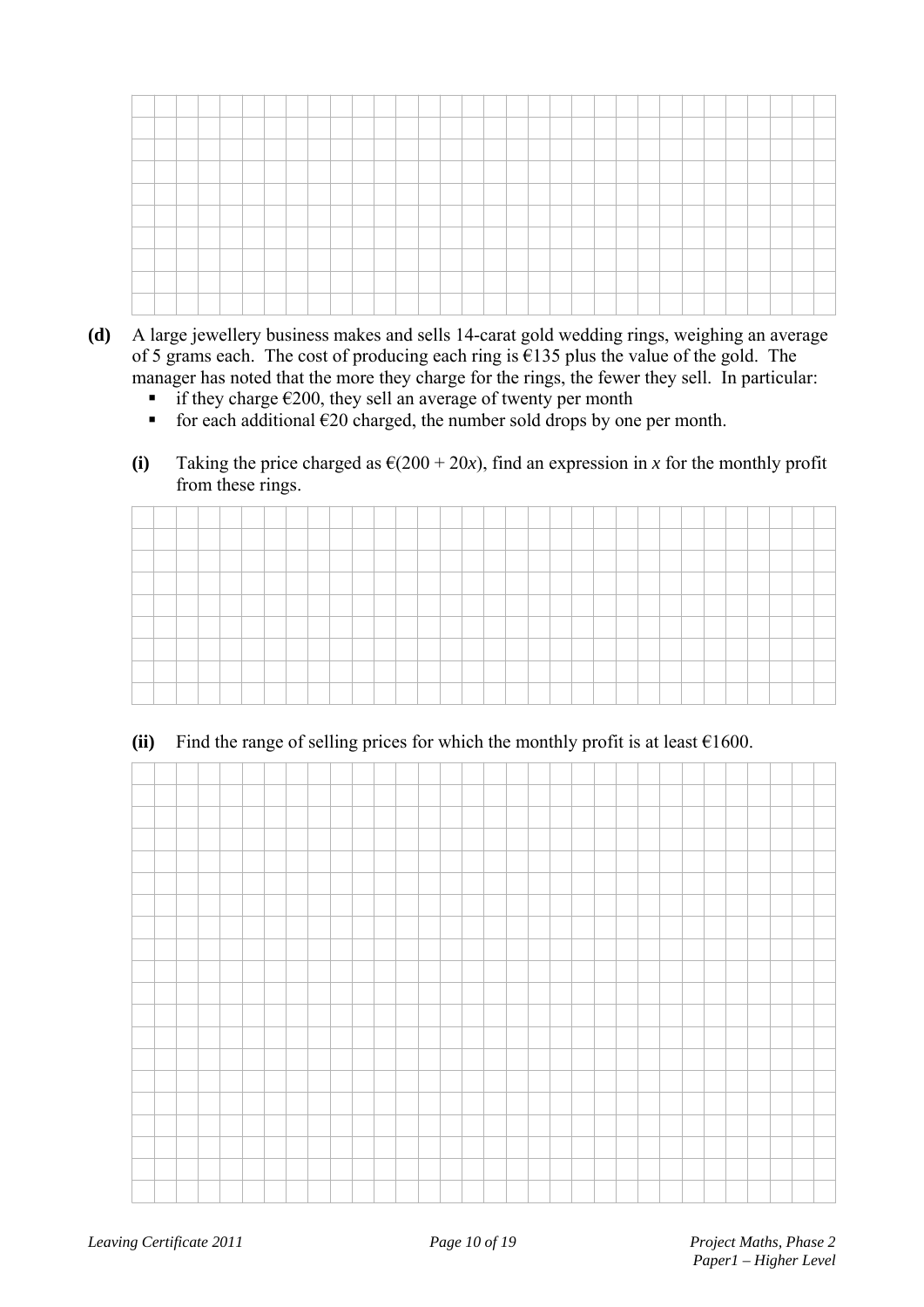Most lottery games in the USA allow winners of the jackpot prize to choose between two forms of the prize: an *annual-payments* option or a *cash-value* option. In the case of the *New York Lotto*, there are 26 annual payments in the *annual-payments* option, with the first payment immediately, and the last payment in 25 years' time. The payments increase by 4% each year. The amount advertised as the jackpot prize is the total amount of these 26 payments. The *cash-value* option pays a smaller amount than this.

**(a)** If the amount of the first annual payment is *A*, write down, in terms of *A*, the amount of the second, third, fourth and 26th payments.

| 1st payment (now): |  |
|--------------------|--|
| 2nd payment:       |  |
| 3rd payment:       |  |
| 4th payment:       |  |
| $\vdots$           |  |
| 26th payment:      |  |

**(b)** The 26 payments form a geometric series. Use this fact to express the advertised jackpot prize in terms of *A*.

**(c)** Find, correct to the nearest dollar, the value of *A* that corresponds to an advertised jackpot prize of \$21·5 million.

|  |  |  |  |  |  |  |  |  |  |  |  |  |  | page | running |  |
|--|--|--|--|--|--|--|--|--|--|--|--|--|--|------|---------|--|
|  |  |  |  |  |  |  |  |  |  |  |  |  |  |      |         |  |
|  |  |  |  |  |  |  |  |  |  |  |  |  |  |      |         |  |
|  |  |  |  |  |  |  |  |  |  |  |  |  |  |      |         |  |
|  |  |  |  |  |  |  |  |  |  |  |  |  |  |      |         |  |
|  |  |  |  |  |  |  |  |  |  |  |  |  |  |      |         |  |
|  |  |  |  |  |  |  |  |  |  |  |  |  |  |      |         |  |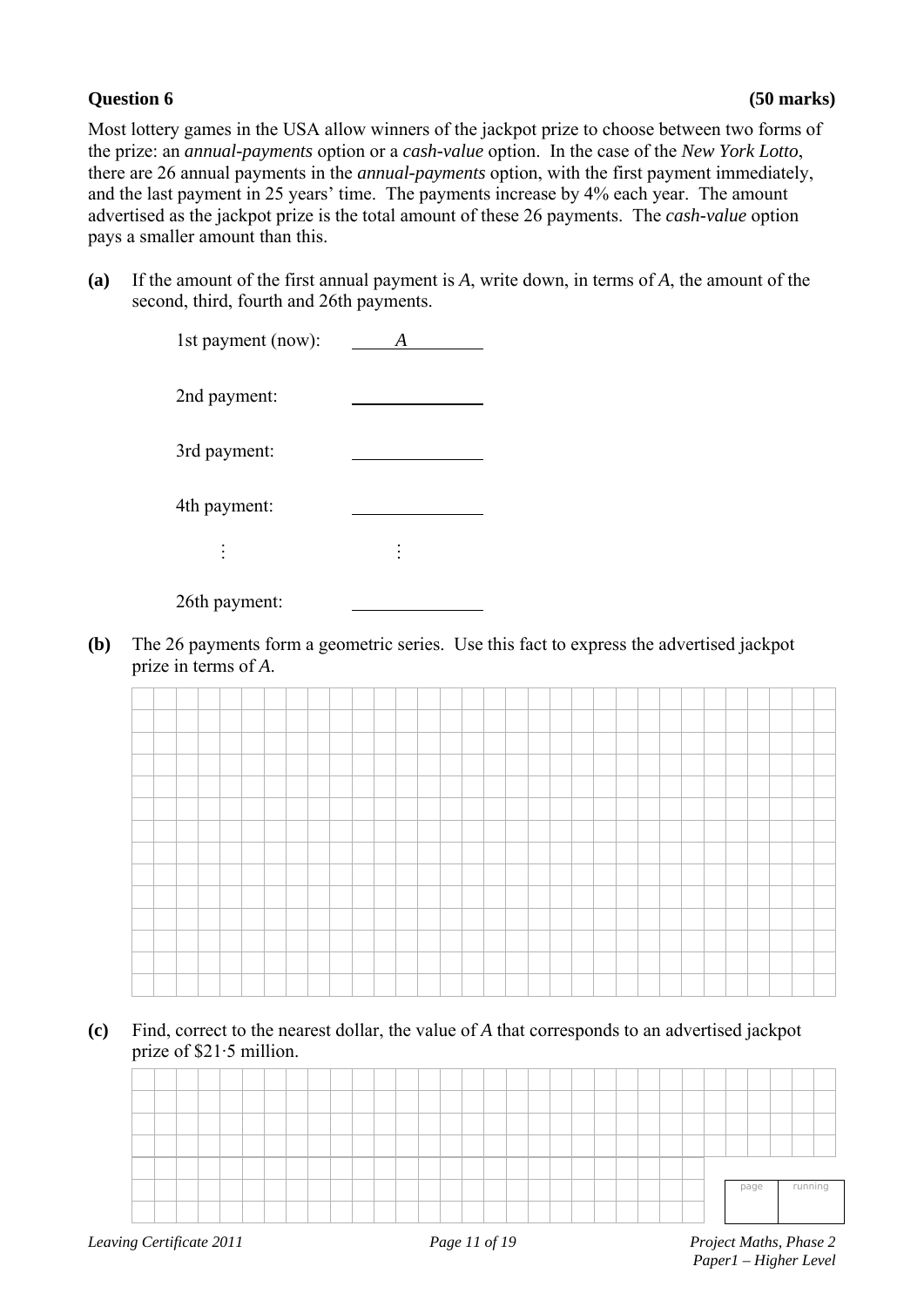- **(d)** A winner who chooses the *cash-value* option receives, immediately, the total of the present values of the 26 annual payments. The interest rate used for the present-value calculations is 4·78%. We want to find the cash value of the prize referred to in part **(c)**.
	- **(i)** Complete the table below to show the actual amount and the present value of each of the first three annual payments.

| payment<br>number | time to<br>payment<br>(years) | actual amount | present value |
|-------------------|-------------------------------|---------------|---------------|
|                   |                               |               |               |
|                   |                               |               |               |
|                   |                               |               |               |

#### **(ii)** Write down, in terms of *n*, an expression for the present value of the *n*th annual payment.

| __                            |  |  |  |  |  |  |      | _____ |  |  |  |  |  |  |  |  |
|-------------------------------|--|--|--|--|--|--|------|-------|--|--|--|--|--|--|--|--|
| _                             |  |  |  |  |  |  |      |       |  |  |  |  |  |  |  |  |
| <b><i><u>Property</u></i></b> |  |  |  |  |  |  | ____ |       |  |  |  |  |  |  |  |  |
|                               |  |  |  |  |  |  |      |       |  |  |  |  |  |  |  |  |
|                               |  |  |  |  |  |  |      |       |  |  |  |  |  |  |  |  |
|                               |  |  |  |  |  |  |      |       |  |  |  |  |  |  |  |  |

**(iii)** Find the amount of prize money payable under the *cash-value* option. That is, find the total of the present values of the 26 annual payments.

Give your answer in millions, correct to one decimal place.

**(e)** The jackpot described in parts **(c)** and **(d)** above was won by an Irish woman earlier this year. She chose the *cash-value* option. After tax, she received \$7·9 million. What percentage of tax was charged on her winnings?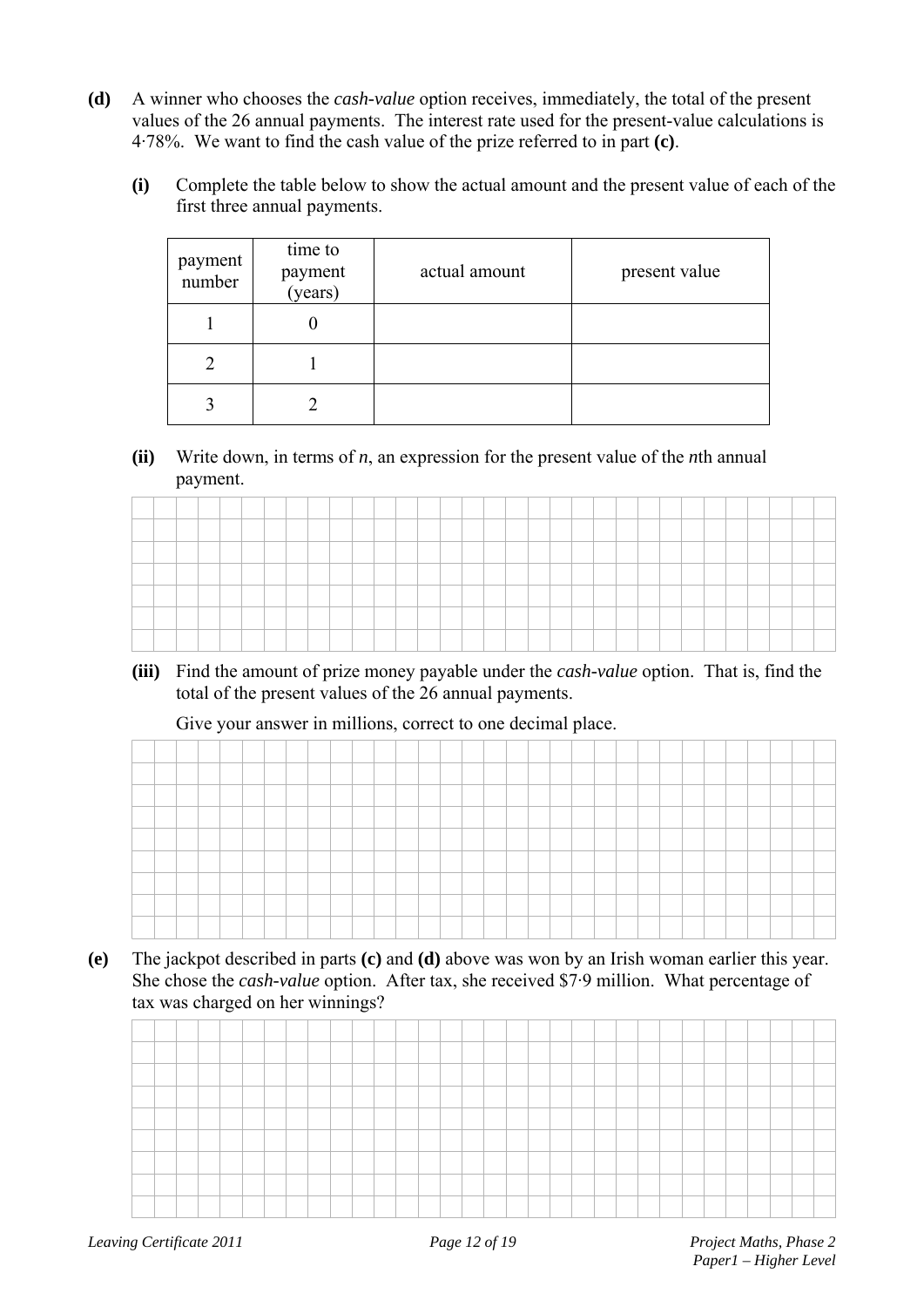Answer **any two** of the three questions from this section.

### **Question 7 (50 marks)**

(a) Differentiate  $\cos^2 x$  with respect to *x*.

- **(b)** The equation of a curve is  $y = e^{-x^2}$ .
- **(i)** Find *dx*  $\frac{dy}{dx}$ .

**(ii)** Find the co-ordinates of the turning point of the curve.

|  |  |  |  | _____ |  |  |  | ______ | the control of the control of |  | the control of the control of | the control of the control of |  |  |  |  |  |
|--|--|--|--|-------|--|--|--|--------|-------------------------------|--|-------------------------------|-------------------------------|--|--|--|--|--|
|  |  |  |  |       |  |  |  |        |                               |  |                               |                               |  |  |  |  |  |
|  |  |  |  |       |  |  |  |        |                               |  |                               |                               |  |  |  |  |  |
|  |  |  |  |       |  |  |  |        |                               |  |                               |                               |  |  |  |  |  |
|  |  |  |  |       |  |  |  |        |                               |  |                               |                               |  |  |  |  |  |

**(iii)** Determine whether this turning point is a local maximum or a local minimum.



 *Paper1 – Higher Level*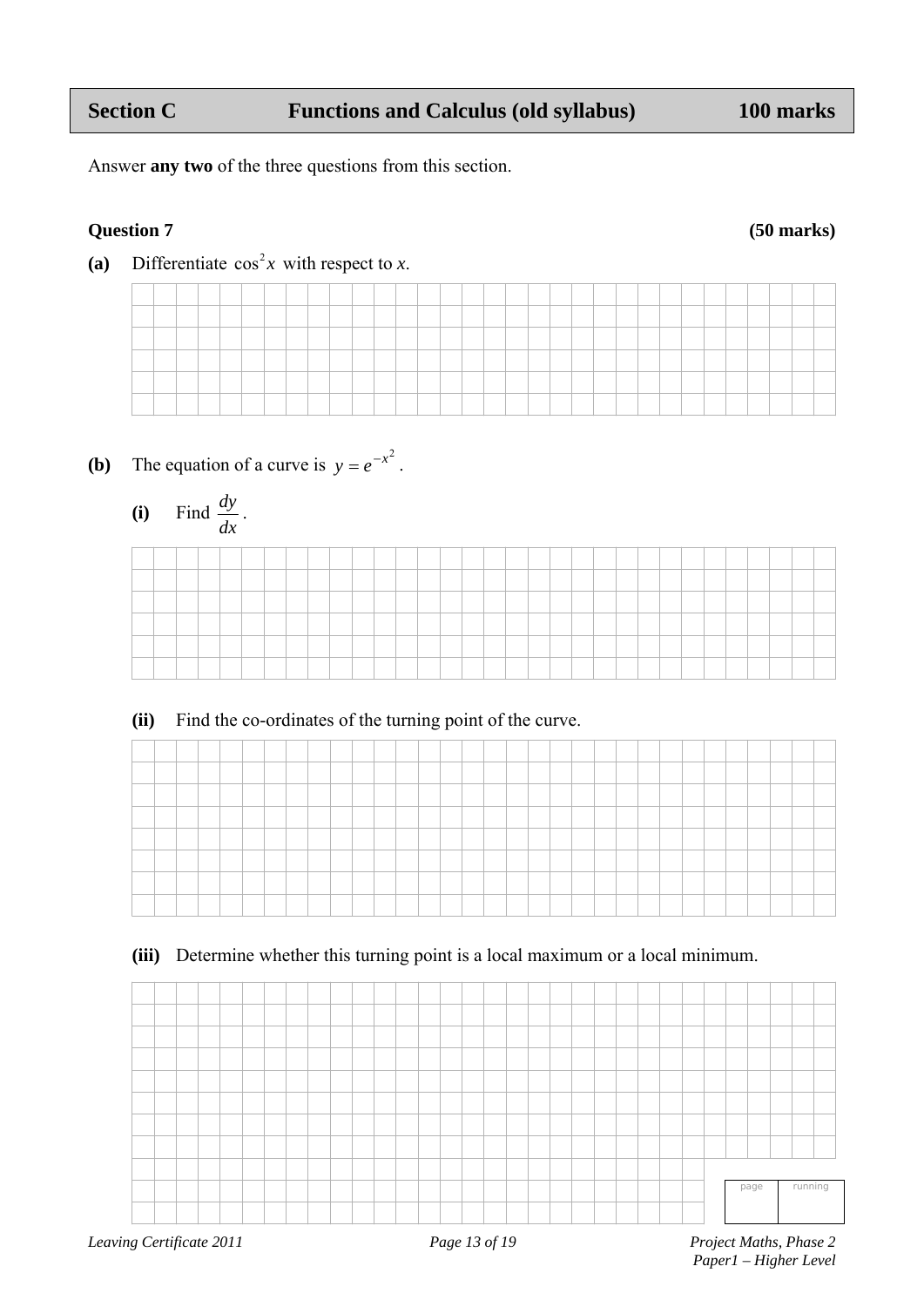**(c)** The function *f* is defined as  $\therefore \rightarrow \frac{2x}{x+1}$ *x*  $x \to \frac{2x}{\cdot}$ , where  $x \in \mathbb{R} \setminus \{-1\}$ .

**(i)** Find the equations of the asymptotes of the curve  $y = f(x)$ .

(ii) *P* and *Q* are distinct points on the curve  $y = f(x)$ . The tangent at *Q* is parallel to the tangent at *P*. The co-ordinates of *P* are  $(1, 1)$ . Find the co-ordinates of *Q*.



**(iii)** Verify that the point of intersection of the asymptotes is the midpoint of *PQ* .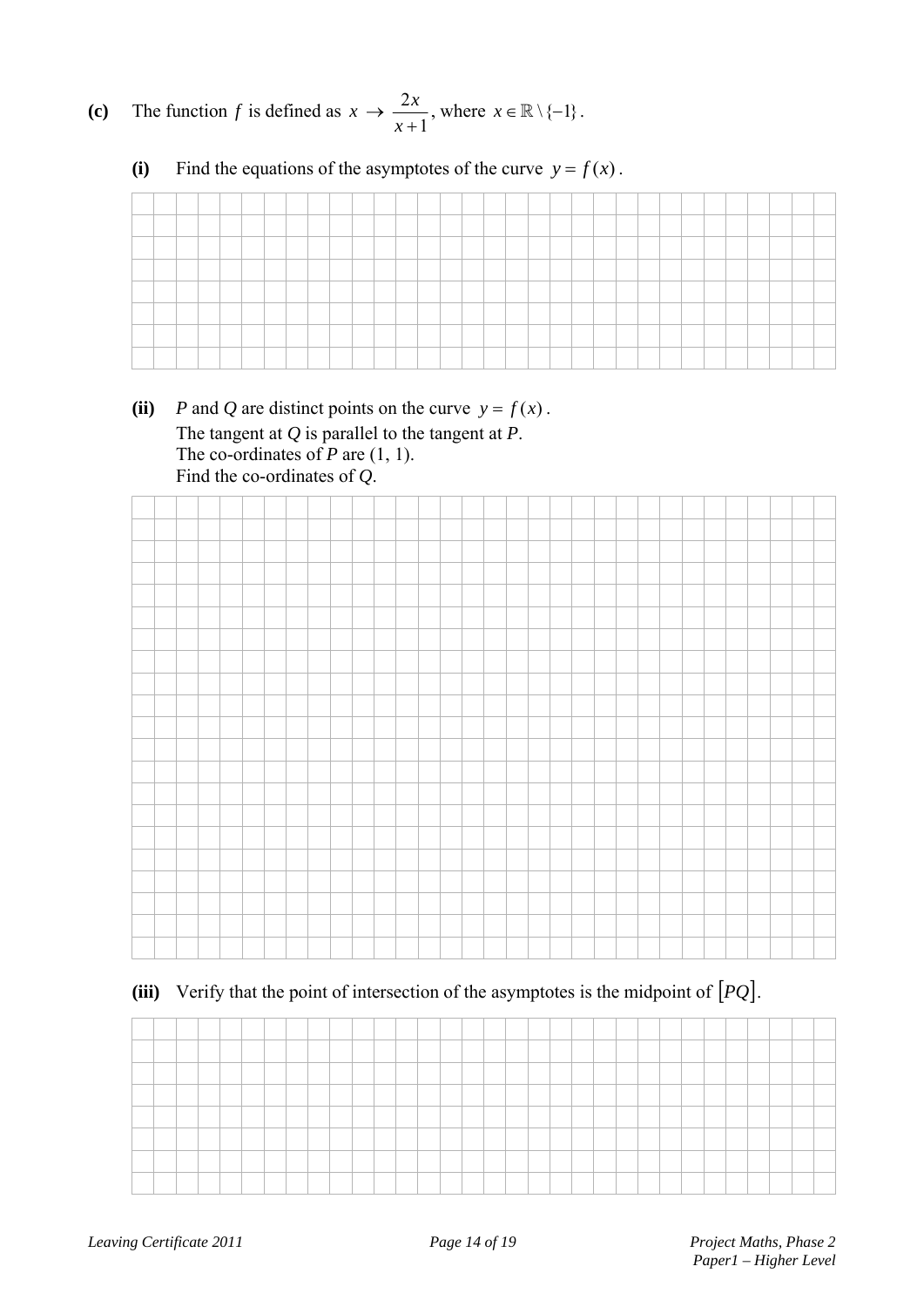### **Question 8 (50 marks)**

### (a) Find the slope of the tangent to the curve  $x^2 + y^3 = x - 2$  at the point (3, -2).

### **(b)** A curve is defined by the parametric equations

$$
x = \frac{t-1}{t+1}
$$
 and  $y = \frac{-4t}{(t+1)^2}$ , where  $t \neq -1$ .

(i) Find 
$$
\frac{dx}{dt}
$$
 and  $\frac{dy}{dt}$ .



| page | running |
|------|---------|
|      |         |
|      |         |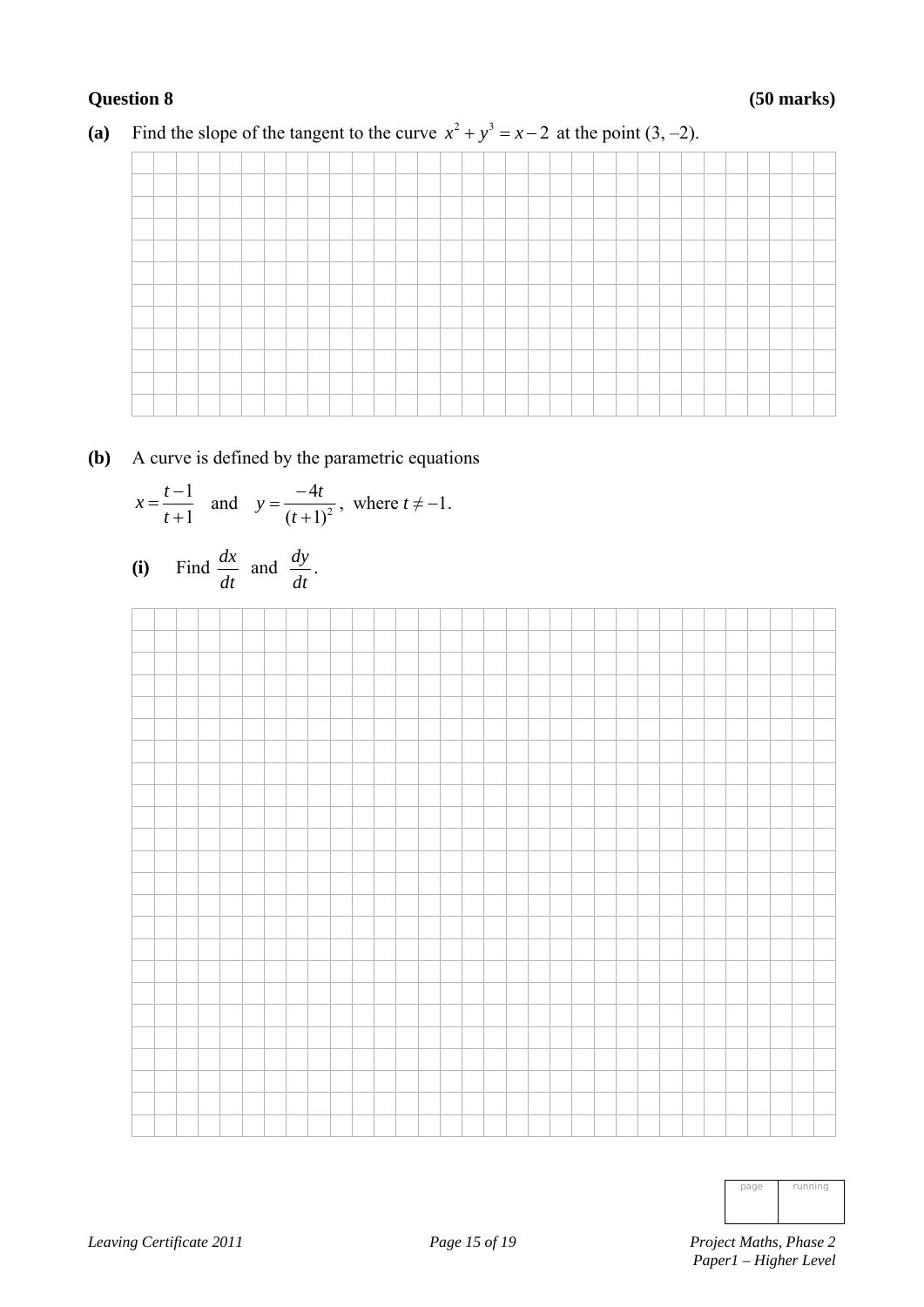

**(c)** The functions *f* and *g* are defined on the domain  $x \in \mathbb{R} \setminus \{-1,0\}$  as follows:

$$
f: x \to \tan^{-1}\left(\frac{-x}{x+1}\right)
$$
 and  $g: x \to \tan^{-1}\left(\frac{x+1}{x}\right)$ .

(i) Show that 
$$
f'(x) = \frac{-1}{2x^2 + 2x + 1}
$$
.

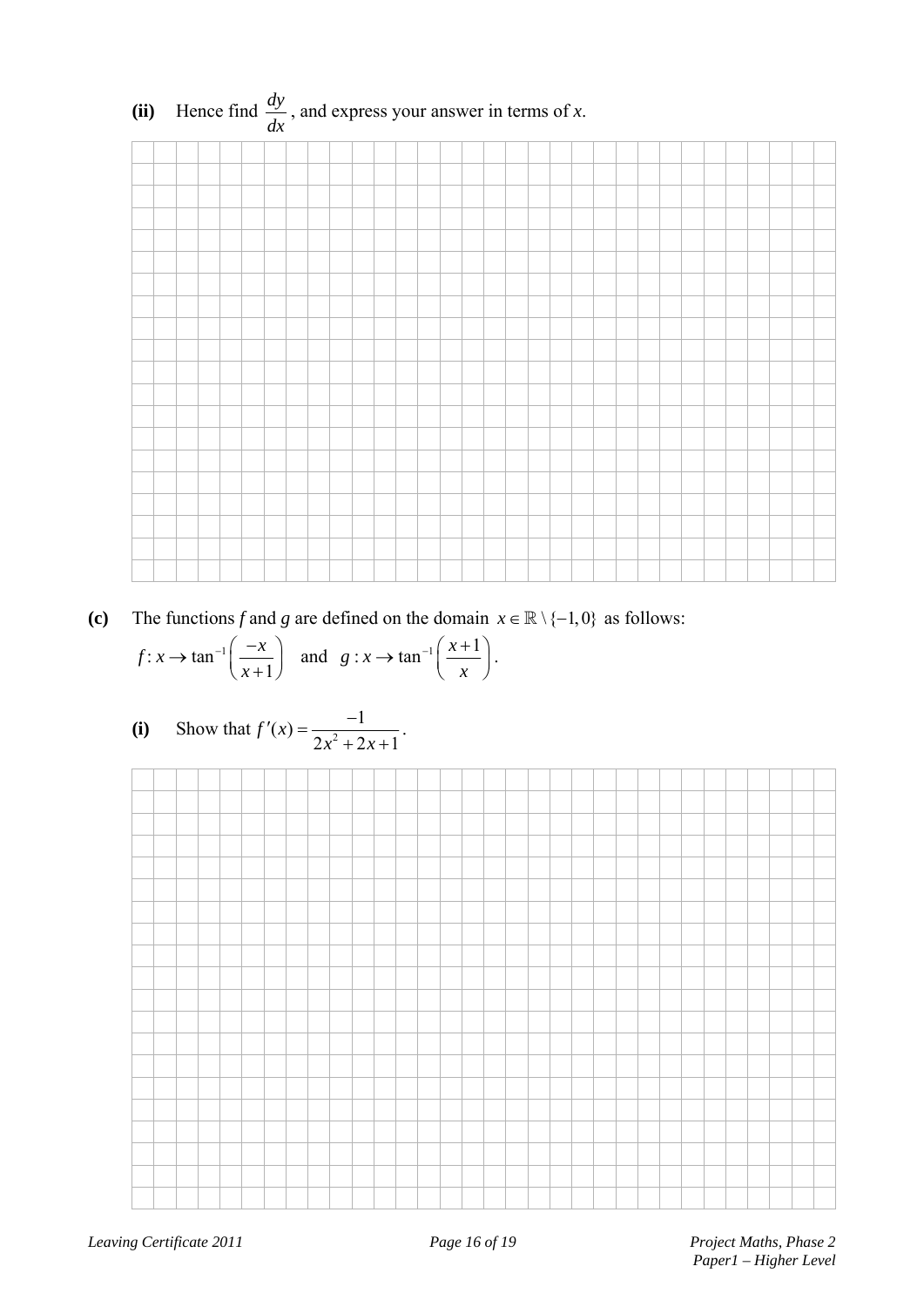(ii) It can be shown that  $f'(x) = g'(x)$ .

 One of the three diagrams *A*, *B*, or *C* below represents parts of the graphs of *f* and *g*. Based only on the derivatives, state which diagram is the correct one, and state also why each of the other two diagrams is incorrect.





| page | running |
|------|---------|
|      |         |
|      |         |

*Leaving Certificate 2011 Page 17 of 19 Project Maths, Phase 2*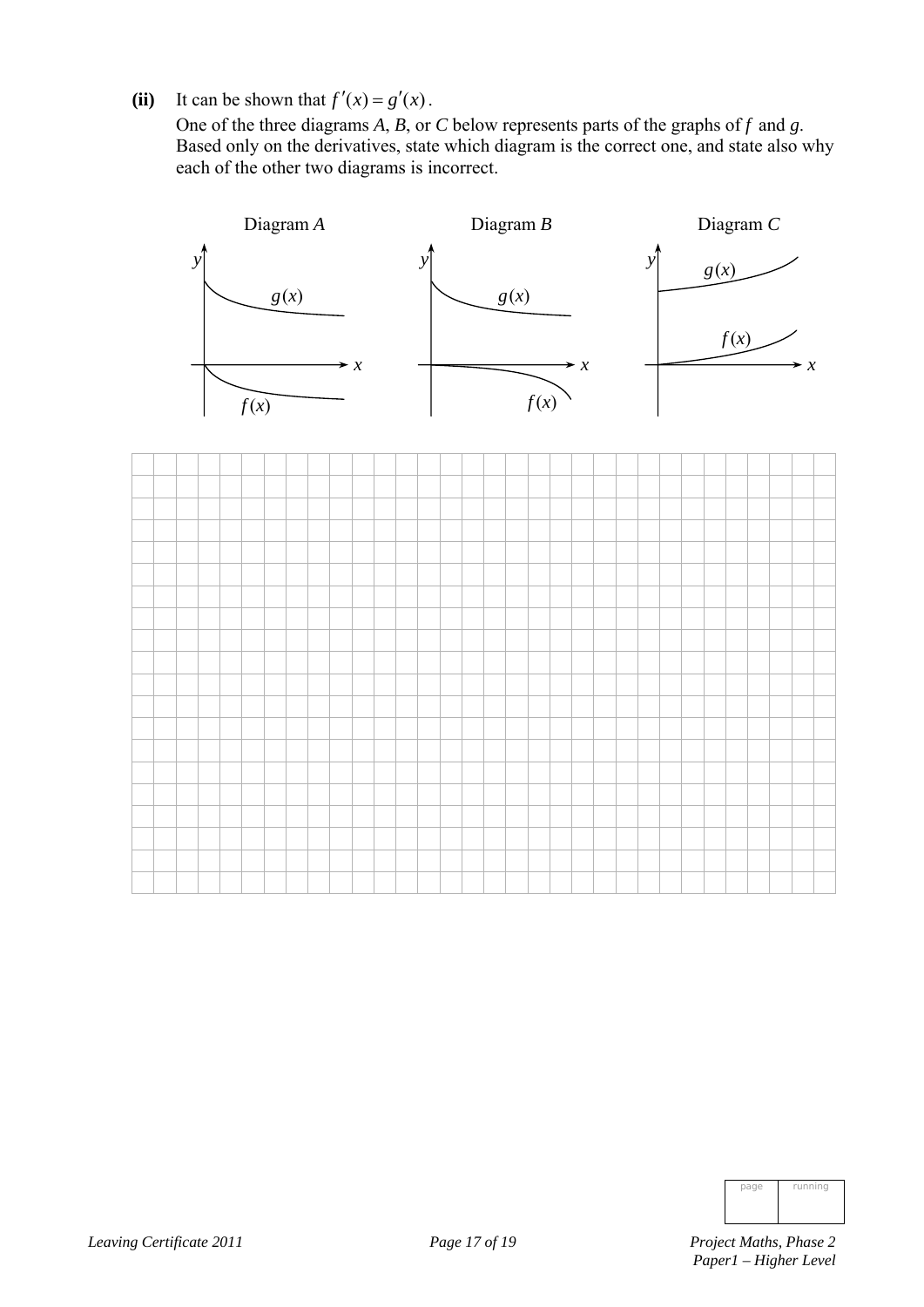### **Question 9 (50 marks)**

(a) Find 
$$
\int (x^3 + \sqrt{x}) dx
$$
.  
\n(b) (i) Evaluate  $\int_0^2 \frac{x+1}{x^2 + 2x + 2} dx$ .  
\n(ii) Evaluate  $\int_0^2 \frac{x^2 + 2x + 2}{x+1} dx$ .

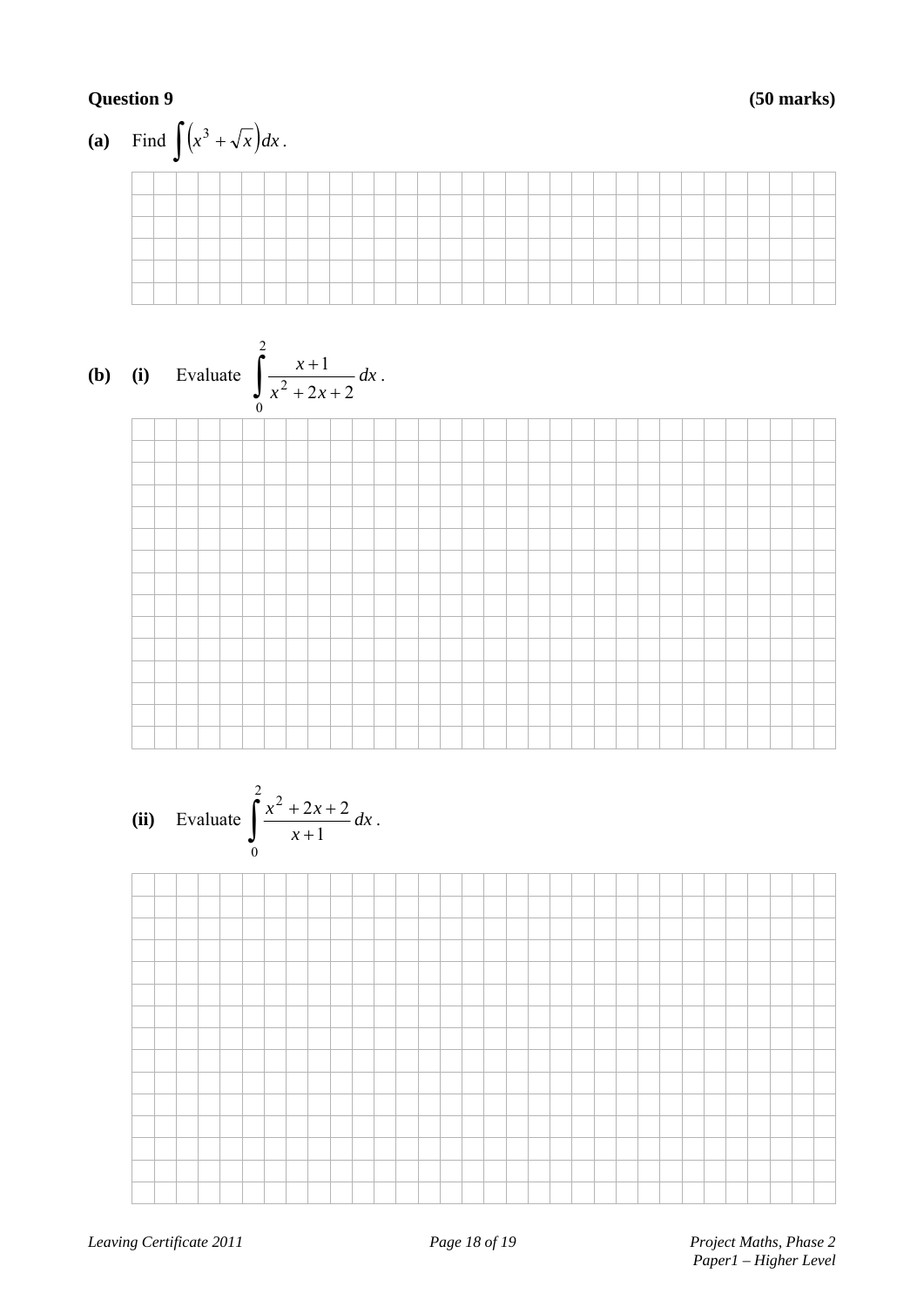

**(c)** Use integration methods to establish the formula  $A = \pi r^2$  for the area of a disc of radius *r*.